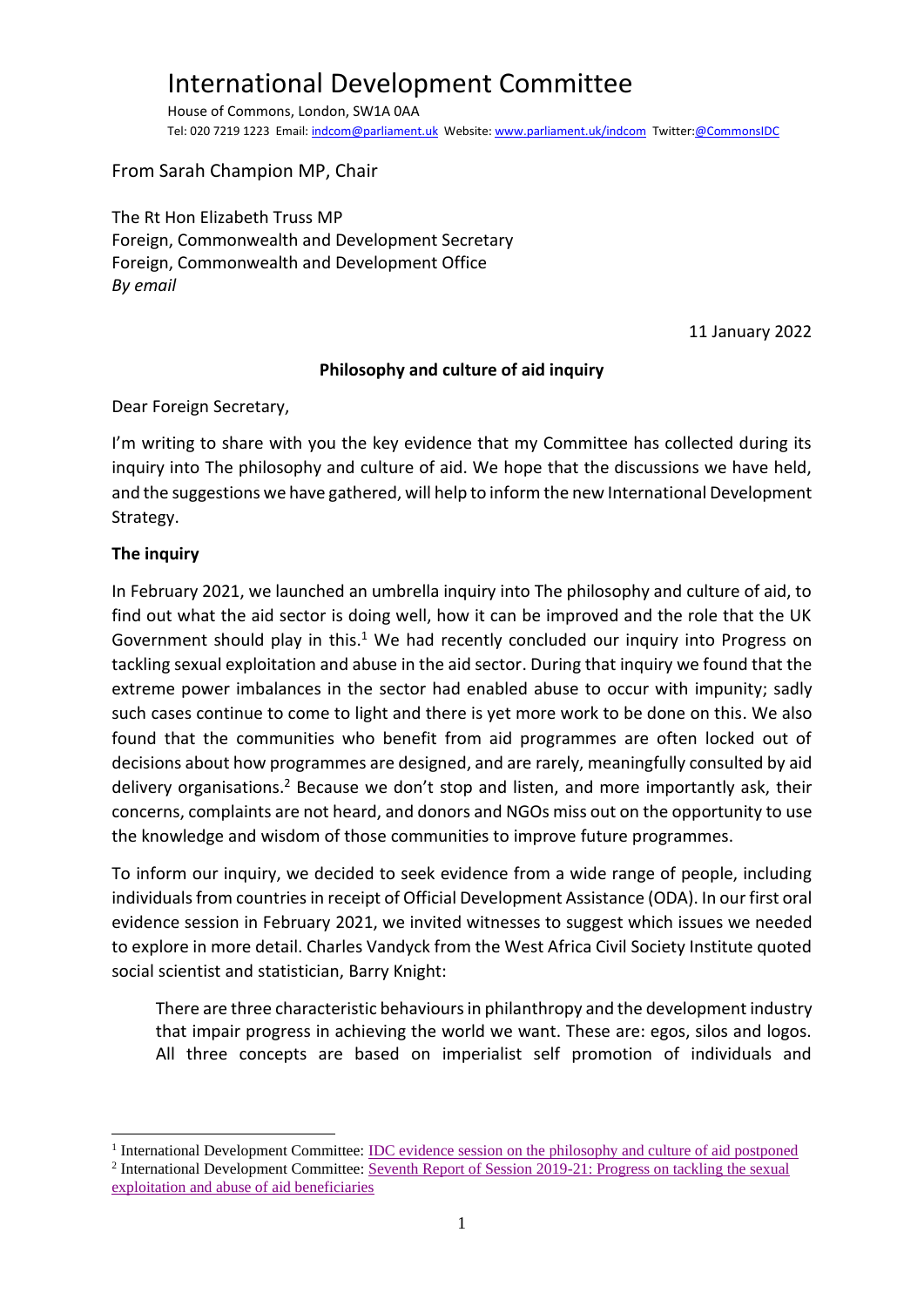organizations on the supply side of the funding relationship, and do nothing for the people who are meant to benefit. $3$ 

This set the tone for much of the evidence we heard on racism in the aid sector and on the philosophy of aid.

# **The aid sector**

The UK Department for International Development (DFID) had developed a strong reputation for its aid spending and the UK can be proud of what it has achieved with its aid budget. However, the system is based on colonial era structures that concentrate decision making power and resources in donor countries. Witnesses, including Arbie Baguios, Founder of Aid Re-imagined pointed out that in some circumstances, aid can cause more harm than good. In addition to the scandals involving sexual exploitation and abuse, aid can exacerbate conflict and undermine national service delivery. <sup>4</sup> The problems with aid dependency in countries such as South Sudan, are also well documented.<sup>5</sup>

My Committee is keen to ensure that the FCDO learns from the successes and the mistakes of the past as it puts together its new International Development Strategy and considers the impact its policies have on the countries and communities where programmes are delivered.

# **Conditionality**

Many of the submissions we received said that aid can be effective at reducing poverty and addressing inequalities, but highlighted conditions that need to be in place to enable this to happen. The Catholic Agency for Overseas Development (CAFOD) explained that poverty is underpinned by: "poor and undemocratic governance, weak and corrupt institutions, and entrenched by power dynamics that lead to political and economic exclusion in countries."<sup>6</sup> It said the UK Government should have a coherent policy to tackle those systems too.<sup>7</sup>

Despite the need for strong, democratic institutions in recipient countries, many witnesses were sceptical of donors dictating specific reforms in order for countries to receive funding. Bond said it is opposed to aid conditionality, and the practice is not compatible with the principles of locally-led development.<sup>8</sup> Aid conditionality can undermine strong domestic ownership and equitable engagement between the donor and the recipient country. It puts the risks of not achieving the conditions onto the partner country and often does not achieve the intended reforms anyway.<sup>9</sup> In the worst cases, partner governments have been forced to implement reforms which were unpopular with their own populations. This can undermine public trust, and negatively affect countries' overall development.<sup>10</sup>

<sup>&</sup>lt;sup>3</sup> Barry Knight: [SystemsToShiftThePower.pdf \(globalfundcommunityfoundations.org\),](https://globalfundcommunityfoundations.org/wp-content/uploads/2019/11/SystemsToShiftThePower.pdf) p25

<sup>&</sup>lt;sup>4</sup> Arbie Baguios **Q10** 

<sup>5</sup> Gloria Soma [Q20,](https://committees.parliament.uk/oralevidence/1857/pdf/) Sanjayan Srikanthan [Q238](https://committees.parliament.uk/oralevidence/3114/pdf/)

<sup>6</sup> Catholic Agency for Overseas Development [CPA0078](https://committees.parliament.uk/writtenevidence/39281/pdf/)

<sup>&</sup>lt;sup>7</sup> [Ibid](https://committees.parliament.uk/writtenevidence/39281/pdf/)

<sup>8</sup> Bond [CPA0091](https://committees.parliament.uk/writtenevidence/39783/pdf/)

<sup>&</sup>lt;sup>9</sup> [Ibid](https://committees.parliament.uk/writtenevidence/39783/pdf/)

 $10$  [Ibid](https://committees.parliament.uk/writtenevidence/39783/pdf/)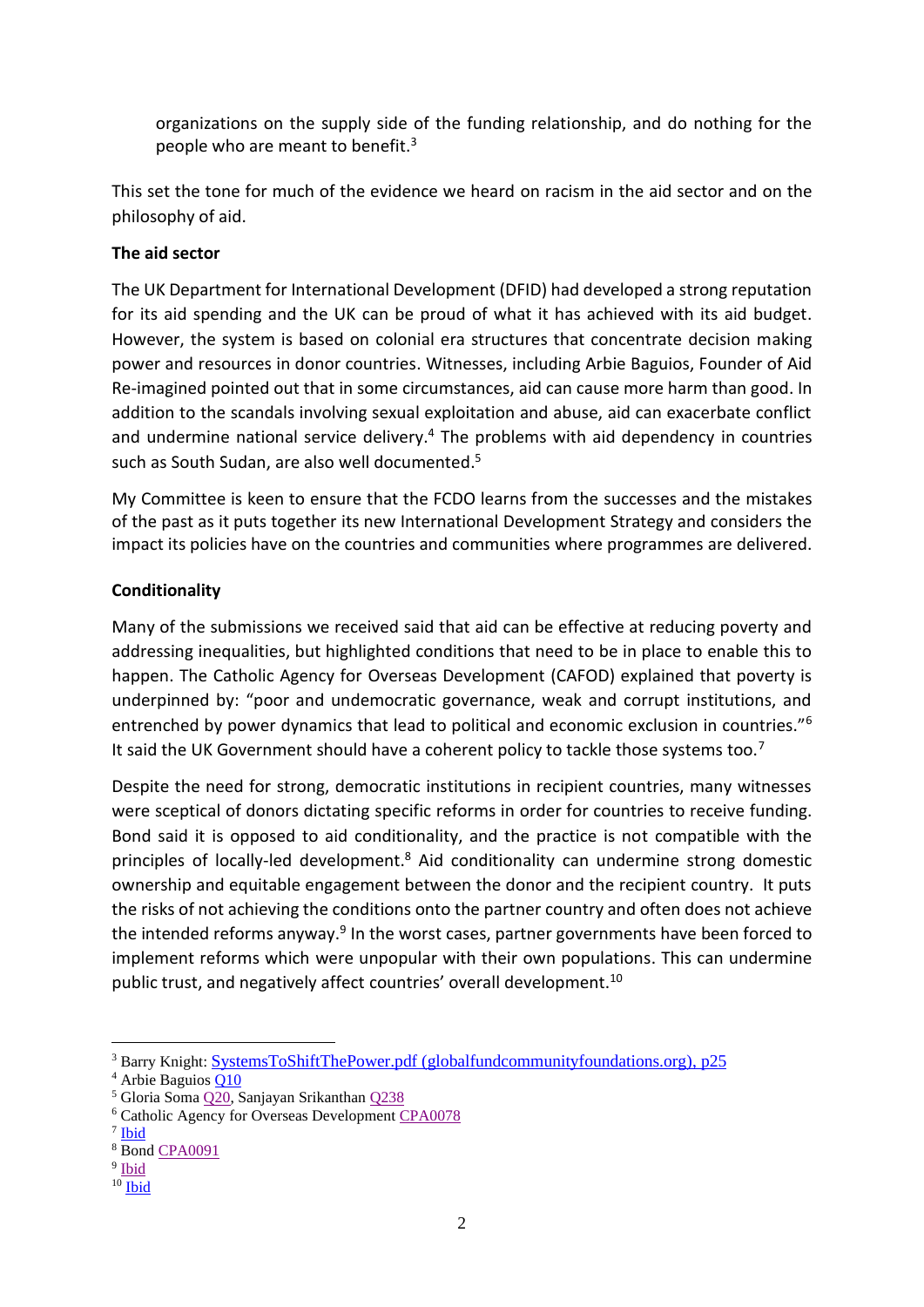In 2000, the Department for International Development (DFID) published the White Paper *Eliminating World Poverty: Making Globalisation Work for the Poor.* It recognised that in the past, too much aid had been given as part of donor-led projects which weren't necessarily in the best interests of the recipient country. In other cases, it was tied to the purchase of goods from the donor country, or it was used as a sweetener for commercial contracts.<sup>11</sup> DFID committed to focus UK aid on the poorest countries, to achieve the Millennium Development Goals, and reduce poverty.<sup>12</sup> Having adopted this approach, the UK gained a strong reputation for being a responsible and trustworthy aid partner; a reputation the UK should seek to maintain.

#### **Cross-government approach**

Heba Aly, CEO of The New Humanitarian told us that the starting point should be a more equitable global power dynamic.<sup>13</sup> This will take a whole of Government approach to how the UK interacts with low-and middle-income countries, including building equitable trading relationships and investment policies. Degan Ali, Executive Director at Adeso, a Nairobi based NGO, went so far to say, "We do not need aid."<sup>14</sup> Instead, she said, a level playing field is needed in terms of trade policies that enable countries to compete with the likes of Europe and the US.<sup>15</sup> She argued that the West does not want Africa and some Asian countries to industrialise, so those countries can continue to be a source of extraction of raw materials.<sup>16</sup>

Dr Onyekwena, Executive Director of the Centre for the Study of the Economies of Africa, told us the private sector is key to unlocking potential, creating jobs and lifting people out of poverty.<sup>17</sup> He said this is usually done through foreign direct investment (FDI) rather than aid. But for countries to benefit from FDI they need a strong legal and regulatory environment. They also require human capital in the form of a healthy and educated workforce. The UK can help with this.<sup>18</sup> The written evidence from the FCDO demonstrates that your Department understands the interplay between aid and other sources of national income.<sup>19</sup> We expect to see this reflected in the Development Strategy.

However, many witnesses explained that trade often does not overcome inequalities, and the private sector will not willingly fill the gaps that aid currently provides. Nabila Saddiq Tayub said that it is not true that there will be sufficient trickle-down effect to ensure everyone will benefit proportionally from trade.<sup>20</sup> Dr Onyekwena pointed out that aid is focused on solving development challenges in a way that FDI or remittances do not.<sup>21</sup> This is an important

- <sup>15</sup> [Ibid](https://committees.parliament.uk/oralevidence/2264/pdf/)
- $16$  [Ibid](https://committees.parliament.uk/oralevidence/2264/pdf/)

<sup>&</sup>lt;sup>11</sup> [Eliminating World Poverty: Making Globalisation Work for the Poor,](https://webarchive.nationalarchives.gov.uk/ukgwa/+/http:/www.dfid.gov.uk/Documents/publications/whitepaper2000.pdf) CM 5005, p85-86

 $^{12}$   $\overline{I$ bid, p12

<sup>&</sup>lt;sup>13</sup> Heba Aly [Q188](https://committees.parliament.uk/oralevidence/2990/pdf/)

<sup>&</sup>lt;sup>14</sup> Degan Ali **[Q86](https://committees.parliament.uk/oralevidence/2264/pdf/)** 

 $17$  Dr Onyekwena  $Q212$ 

<sup>18</sup> Dr Onyekwena [Q211](https://committees.parliament.uk/oralevidence/2264/pdf/)

<sup>19</sup> FCDO [CPA0095](https://committees.parliament.uk/writtenevidence/40912/pdf/)

<sup>20</sup> Nabila Saddiq Tayub [Q254](https://committees.parliament.uk/oralevidence/3114/pdf/)

<sup>21</sup> Dr Onyekwena [Q206](https://committees.parliament.uk/oralevidence/2990/pdf/)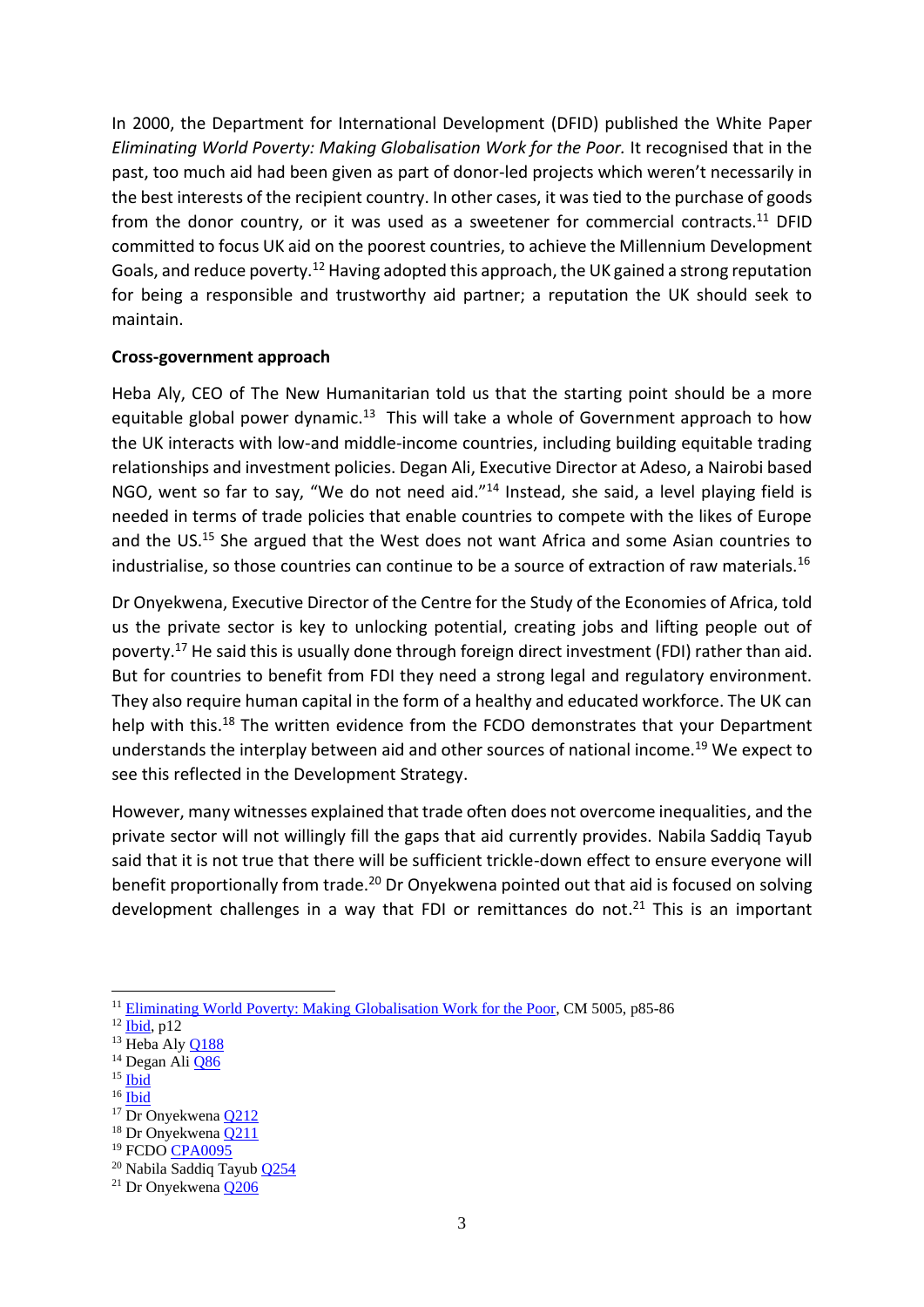distinction and should be considered when the FCDO forecasts the development impact of its development finance institution, CDC (British International Investment from April 2022).

# **Capital spend and programme spend**

We note that the FDCO has an increasing preference for capital spending, for example on infrastructure projects, in place of traditional programmes that might have focused on providing healthcare or education. Dr Onyekwena was very positive about this approach and told us that it is more beneficial to African countries.<sup>22</sup> He said it looks more like the Chinese model, which is increasingly well received in Africa and can unlock potential more quickly than strategies that focus on health and education.<sup>23</sup> However, other witnesses warned against this approach. Nabila Saddiq Tayub told us that in her experience, investment in infrastructure had generally been for the benefit of the private sector and rarely generates significant local wealth, nor does it build local expertise, or help to develop local capacity.<sup>24</sup>

Concerns about China's debt-trap-diplomacy are well documented. <sup>25</sup> Tom Wein, founder of the Dignity Project warned us that a report undertaken by AidData found that when people live close to a UK or a US-funded aid project, those people tend to feel more favourably towards the UK and the US. However, when people lived close to a Chinese aid project, they felt less favourably towards China after it was implemented.<sup>26</sup> The UK should make sure it maintains this preference and does not fall into unpopular practices undertaken by donors such as China. Your Strategy should set out what you regard to be the key measures of success; we hope that preserving and enhancing the UK's reputation in the countries where our programmes are delivered is among the key measures.

# **Motivations of donor countries**

In its written evidence, the FCDO set out that all UK ODA is delivered with the economic development and wellbeing of partner countries as its goal.<sup>27</sup> Your Department also described how benefits can accrue to the UK, such as protecting and promoting our security and prosperity, and delivering global public goods. The Integrated Review also states that the UK Government can use its diplomatic network, aid spending and the armed forces, to help to create goodwill towards the UK.<sup>28</sup>

As the 2002 International Development Act stipulates, ODA spending should contribute to reducing poverty in the recipient country.<sup>29</sup> While it can have mutual benefits for donors too, many witnesses warned against approaches that emphasise the national interest of donor countries.<sup>30</sup> We heard that aid spending in the national interest might cause harm or fail to

 $22$  Dr Onyekwena  $Q215$ 

 $23$  [Ibid](https://committees.parliament.uk/oralevidence/2990/pdf/)

<sup>24</sup> Nabila Saddiq Tayub [Q231](https://committees.parliament.uk/oralevidence/3114/pdf/)

<sup>&</sup>lt;sup>25</sup> Eg. BBC News,  $\overline{M16}$  boss warns of China 'debt traps and data traps', 30 November 2021,

 $26$  Tom Wein  $Q231$ 

<sup>27</sup> FCDO [CPA0095](https://committees.parliament.uk/writtenevidence/40912/pdf/)

<sup>&</sup>lt;sup>28</sup> Global Britain in a competitive age: The Integrated Review of Security, Defence, Development and Foreign [Policy](https://assets.publishing.service.gov.uk/government/uploads/system/uploads/attachment_data/file/975077/Global_Britain_in_a_Competitive_Age-_the_Integrated_Review_of_Security__Defence__Development_and_Foreign_Policy.pdf) p49

<sup>29</sup> [International Development Act 2002,](https://www.legislation.gov.uk/ukpga/2002/1/section/1) Section 1

<sup>&</sup>lt;sup>30</sup> Themrise Khan [Q8,](https://committees.parliament.uk/oralevidence/1749/pdf/) Gloria Soma [Q19,](https://committees.parliament.uk/oralevidence/1857/pdf/) Heba Aly [Q198,](https://committees.parliament.uk/oralevidence/2990/pdf/) Sanjayan Srikantha[n Q230,](https://committees.parliament.uk/oralevidence/3114/pdf/) Leonard Cheshire Disability [CPA0030](https://committees.parliament.uk/writtenevidence/23876/pdf/)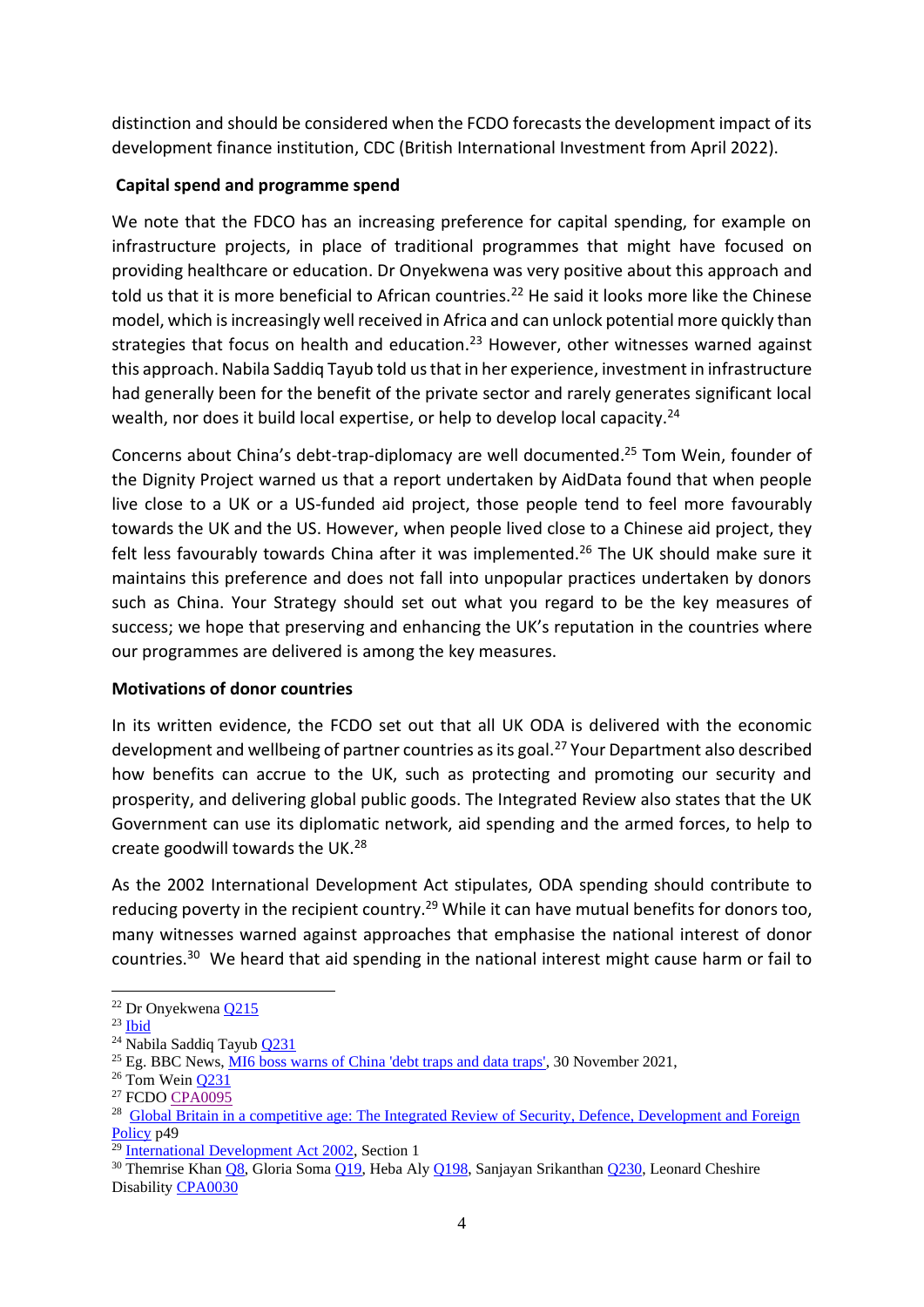achieve its intended goals. Christian Aid described how aid has been used to create favourable conditions for investment by British companies. But in parts of Africa, this came at the expense of internal stability, and caused conflicts over the mining of resources.<sup>31</sup> The UK Sustainability and Transitions Working Group pointed to research assessing 144 UK aid projects designed to contribute to the 'UK security agenda'. It found that the projects did not positively affect the strength, security or efficacy of recipient democratic institutions, due to over-optimism and a lack of country ownership and accountability.<sup>32</sup>

Heba Aly told us that aid should be used as a vehicle to ensure rights and freedoms for all people. She argued that when donor countries are pursuing their own self-interest – for example, European countries intervening in the Sahel in attempt to prevent migration to Europe – then this should not be considered as aid. $33$ 

Over the last ten years, Save the Children observed the UK Government's philosophy of aid shifting from one of moral imperative to assist developing and fragile countries, towards one that justifies aid spending as an issue of national interest. <sup>34</sup> This is demonstrated in the 2015 aid strategy *UK aid: tackling global challenges in the national interest*. <sup>35</sup> Peace Direct recommended that aid should not be understood as altruism nor self-interest but as solidarity, an investment in our shared global future.<sup>36</sup> Themes relating to solidarity and partnerships came up frequently, throughout our inquiry, and point to a desire for a more equitable sector.

#### **Working with governments**

Although concerns were raised about working with governments that do not share our values, several witnesses said that aid should normally be channelled bilaterally from government to government.<sup>37</sup> The amount of aid given directly from the UK Government to recipient governments fell to £15 million (approx. 0.1%) in 2018, down from nearly 20%, 15 years ago.<sup>38</sup> Global Justice Now argue that this type of budgetary support can help to strengthen public institutions and increase local democracy and accountability in the recipient country.<sup>39</sup>

Degan Ali criticised the marginalisation of governments who are supposed to be responsible for their citizens. She described the situation in Somalia, where there has been a lack of investment in the infrastructure of government. She feels like INGOs and the UN do not want the Government to have the capacity and sovereignty to dictate the terms of aid in their country.<sup>40</sup> Themrise Khan, an independent development professional from Pakistan explained that aid funding should be directed from the national government, through local

<sup>32</sup> UK Sustainability and Transitions Working Group [CPA0074,](https://committees.parliament.uk/writtenevidence/39207/pdf/) Poverty Overview: Development news, [research, data | World Bank](https://www.worldbank.org/en/topic/poverty/overview#1)

<sup>31</sup> Christian Aid [CPA0036](https://committees.parliament.uk/writtenevidence/23889/pdf/)

 $33$  Heba Aly[, Q193](https://committees.parliament.uk/oralevidence/2990/pdf/)

<sup>&</sup>lt;sup>34</sup> Save the Children [CPA0017](https://committees.parliament.uk/writtenevidence/23829/pdf/)

<sup>35</sup> HM Treasury, Department for International developmen[t, UK Aid: tackling global challenges in the national](https://assets.publishing.service.gov.uk/government/uploads/system/uploads/attachment_data/file/478834/ODA_strategy_final_web_0905.pdf)  [interest](https://assets.publishing.service.gov.uk/government/uploads/system/uploads/attachment_data/file/478834/ODA_strategy_final_web_0905.pdf) Cm 9163

<sup>&</sup>lt;sup>36</sup> Peace Direct **CPA0016** 

 $37$  Themrise Khan [Q12,](https://committees.parliament.uk/oralevidence/1749/pdf/) Degan Ali [Q83,](https://committees.parliament.uk/oralevidence/2264/pdf/) Heba Aly [Q200](https://committees.parliament.uk/oralevidence/2990/pdf/)

<sup>&</sup>lt;sup>38</sup> Global Justice Now [CPA0011,](https://committees.parliament.uk/writtenevidence/23793/pdf/) [Effectiveness of UK AID \(parliament.uk\)](https://committees.parliament.uk/publications/1373/documents/12634/default/)

<sup>&</sup>lt;sup>39</sup> Global Justice Now [CPA0011](https://committees.parliament.uk/writtenevidence/23793/pdf/)

<sup>40</sup> Degan Ali [Q83](https://committees.parliament.uk/oralevidence/2264/pdf/)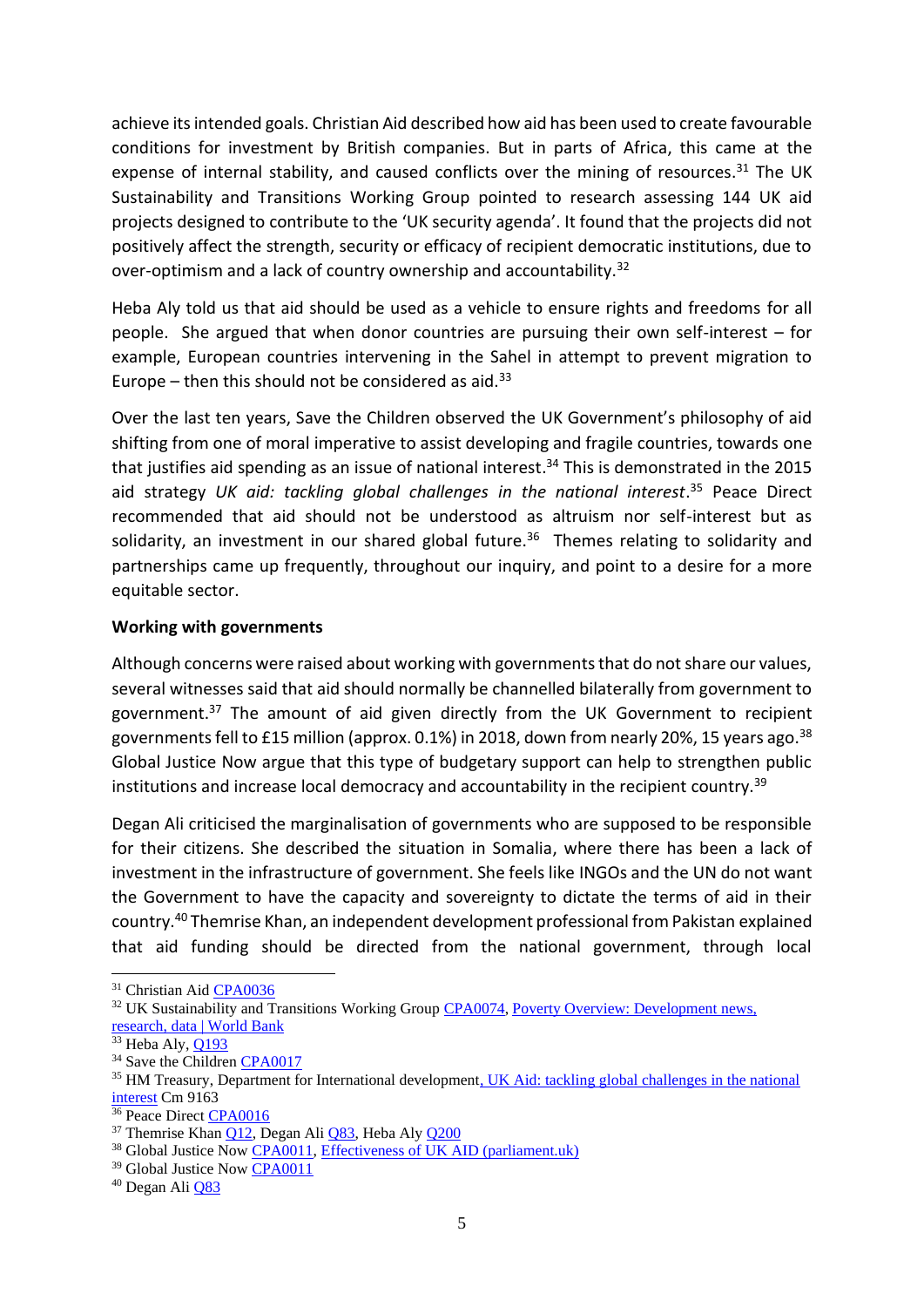organisations.<sup>41</sup> This will not always be possible if the government is responsible for abuses against its own people or is unwilling to support particular groups. But where it is possible, it helps to ensure that aid does not undermine countries' own national development plans and helps governments to fulfil their role to provide services to their citizens.<sup>42</sup>

Giving more funding directly to governments could raise difficult questions for the FCDO. For example, Themrise Khan raised the issue of women and girls in Pakistan who are not treated as a priority by the national government. But she argued that it is not for the UK to tell the Pakistan Government what its priorities should be.<sup>43</sup> FCDO Minister, Lord Ahmad told us that development diplomacy is needed when the recipient government doesn't want the UK to work with certain organisations. He said it is important to ensure that the intended recipient gets what works best for them, and different models will work in different countries. <sup>44</sup> These are important questions the FCDO must grapple with.

# **Global Public Investment**

Several witnesses suggested we need a more democratic model for aid, that moves away from the transfer of funding from donor countries, like the UK, to aid organisations in lowand middle- income countries, towards something more inclusive. <sup>45</sup> This could help to shape the international development sector as a shared endeavour that we are all part of. It might also avoid projects ending abruptly when the donor country decides to pull its funding. However, it might also require the UK to cede some power and influence.

Dr Cathy Ratcliff, CEO of EMMS International, suggested we should stop using the term 'aid' and instead talk of 'international cooperation' to solve global problems.<sup>46</sup> The Sustainable Development Goals were designed to acknowledge that all countries face development challenges and should work towards common targets. Professor Gaskarth from the Open University suggested building more grassroots people-to-people networks and twinning projects in the UK with projects in other countries, that deal with similar issues.<sup>47</sup>

Under the guidelines set out by the Organization for Economic Cooperation and Development, Development Assistance Committee (OECD DAC), countries can face a cliffedge in funding when their Gross National Income reaches the level where they graduate from ODA eligibility. It is right for the FCDO to continue to adhere to the OECD DAC rules in the absence of more inclusive set of guidelines. However, witnesses suggested that efforts should be made to avoid sudden changes to funding. Results UK told us the UK Government should coordinate with other donors and multilateral organisations to avoid programmes being pulled at the same time. A timeline for the transition process should be devised with

<sup>41</sup> Themrise Khan [Q12](https://committees.parliament.uk/oralevidence/1749/pdf/)

<sup>42</sup> Heba Aly [Q200](https://committees.parliament.uk/oralevidence/2990/pdf/)

<sup>43</sup> Themrise Khan [Q14](https://committees.parliament.uk/oralevidence/1749/pdf/)

<sup>44</sup> Lord Ahmed [Q155](https://committees.parliament.uk/oralevidence/2669/pdf/)

<sup>45</sup> Eg. Peace Direct [CPA0016,](https://committees.parliament.uk/writtenevidence/23824/pdf/) CBM UK [CPA0083,](https://committees.parliament.uk/writtenevidence/39357/pdf/) Nabila Sadiq Tayub [Q249](https://committees.parliament.uk/oralevidence/3114/pdf/)

<sup>46</sup> Dr Cathy Ratcliff [CPA0090](https://committees.parliament.uk/writtenevidence/39609/pdf/)

<sup>47</sup> Professor Gaskarth [Q9](https://committees.parliament.uk/oralevidence/1749/pdf/)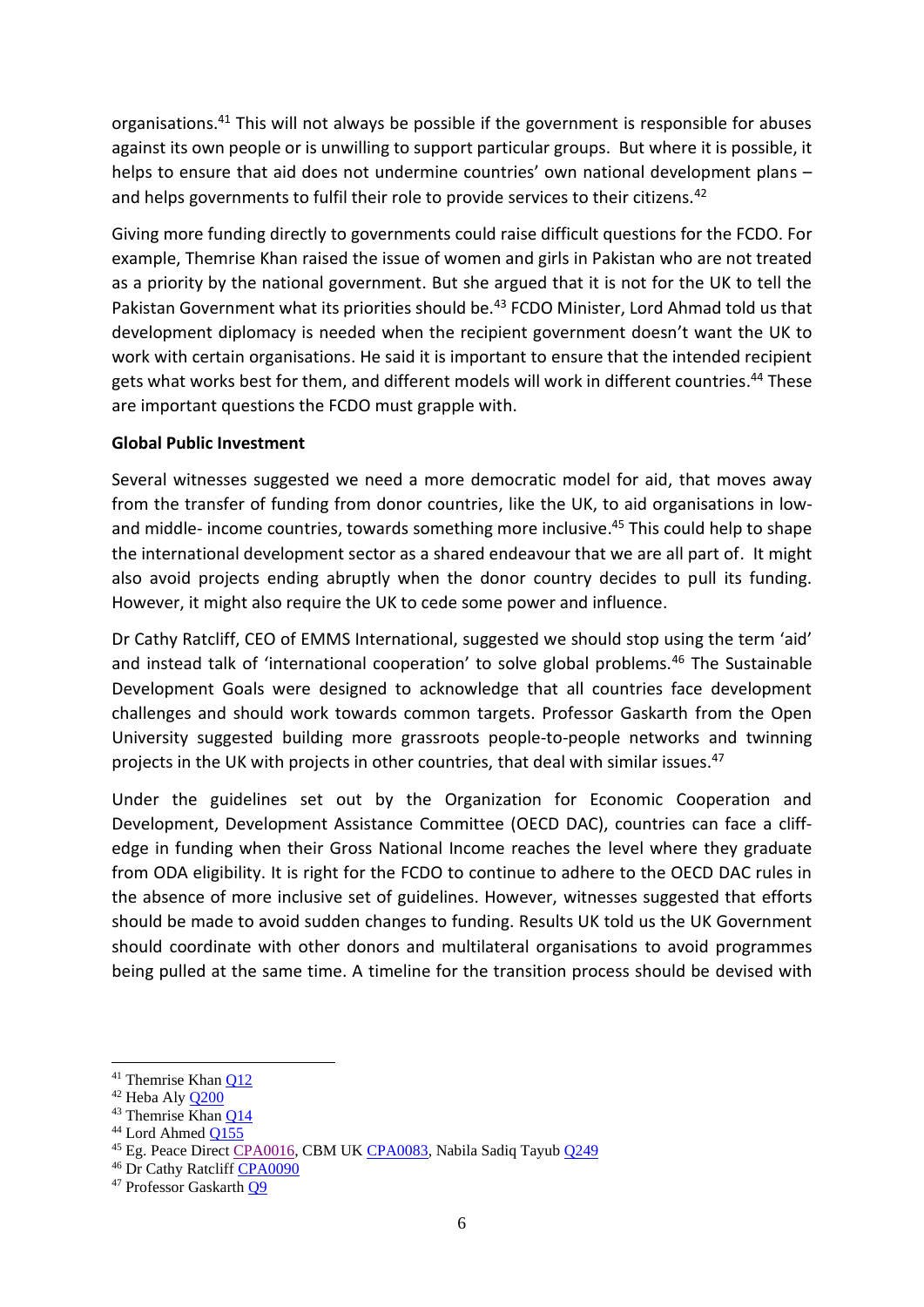the host government and communicated to all stakeholders to allow them to plan for how progress can be maintained.<sup>48</sup>

The UK Sustainability and Transitions Working Group re-conceptualises international aid as a global public good.<sup>49</sup> It proposes an alternative development framework that it calls 'global public investment' (GPI). All countries could contribute to GPI in order to provide a permanent force for development within the global finance ecosystem. The GPI model avoids ODA being pulled from countries once their Gross National Income (GNI) rises above a certain point, despite the potential persistence of poverty, inequalities, and lack of service provision in the country.<sup>50</sup> This is one of several models the UK could discuss with other donors and the aid community.

# **Building resilience**

Often, when we talk about international aid, many people think about humanitarian crises and emergency relief, rather than long-term development programmes. These emergency responses are often easier to explain to taxpayers and are extremely important for saving lives. Witnesses were clear that the UK Government should continue to provide life-saving aid for emergency responses, but it should also recognise that the impact of crises can be reduced, if the communities affected had resilient systems in place beforehand, such as good quality healthcare and strong civil society organisations.

The Institute of Development Studies observed that development and humanitarian actors often operate in silos which prevents them from working well together and perpetuates a 'paper-over-the-cracks' mentality.<sup>51</sup> Your Department acknowledged the need for coordination between humanitarian and development assistance in its written evidence. 52 This should be taken into consideration as it develops its new Strategy.

# **Civil society**

Sanjayan Srikanthan, representing the Start Network told us that one of the problems with the current approach is that the aid sector often ends up setting up a parallel system; a quasisocial service system, delivered by multilateral agencies and funded by donors, rather than investing in national actors in-country.<sup>53</sup> Charles Vandyck warned that in some cases, the current architecture has led to 'passive recipience', where communities are not active participants in the development process.<sup>54</sup>

The Covid-19 pandemic has challenged the traditional structure; INGOs had reduced access to communities and had to do more of their work through local organisations. This has shown what a different approach might look like. The aim should be to build a system that is sustainable because of the investment in local capacity and resilience – rather than donors

<sup>48</sup> Results UK [CPA0082](https://committees.parliament.uk/writtenevidence/39346/pdf/)

<sup>&</sup>lt;sup>49</sup> UK Sustainability and Transitions Working Group **CPA0074** 

<sup>50</sup> [Ibid](https://committees.parliament.uk/writtenevidence/39207/pdf/)

<sup>&</sup>lt;sup>51</sup> Institute of Development Studies [CPA0086](https://committees.parliament.uk/writtenevidence/39414/pdf/)

<sup>52</sup> FCDO [CPA0095](https://committees.parliament.uk/writtenevidence/40912/pdf/)

<sup>53</sup> Sanjayan Srikanthan [Q236](https://committees.parliament.uk/oralevidence/3114/pdf/)

<sup>54</sup> Charles Vandyc[k Q4](https://committees.parliament.uk/oralevidence/1749/pdf/)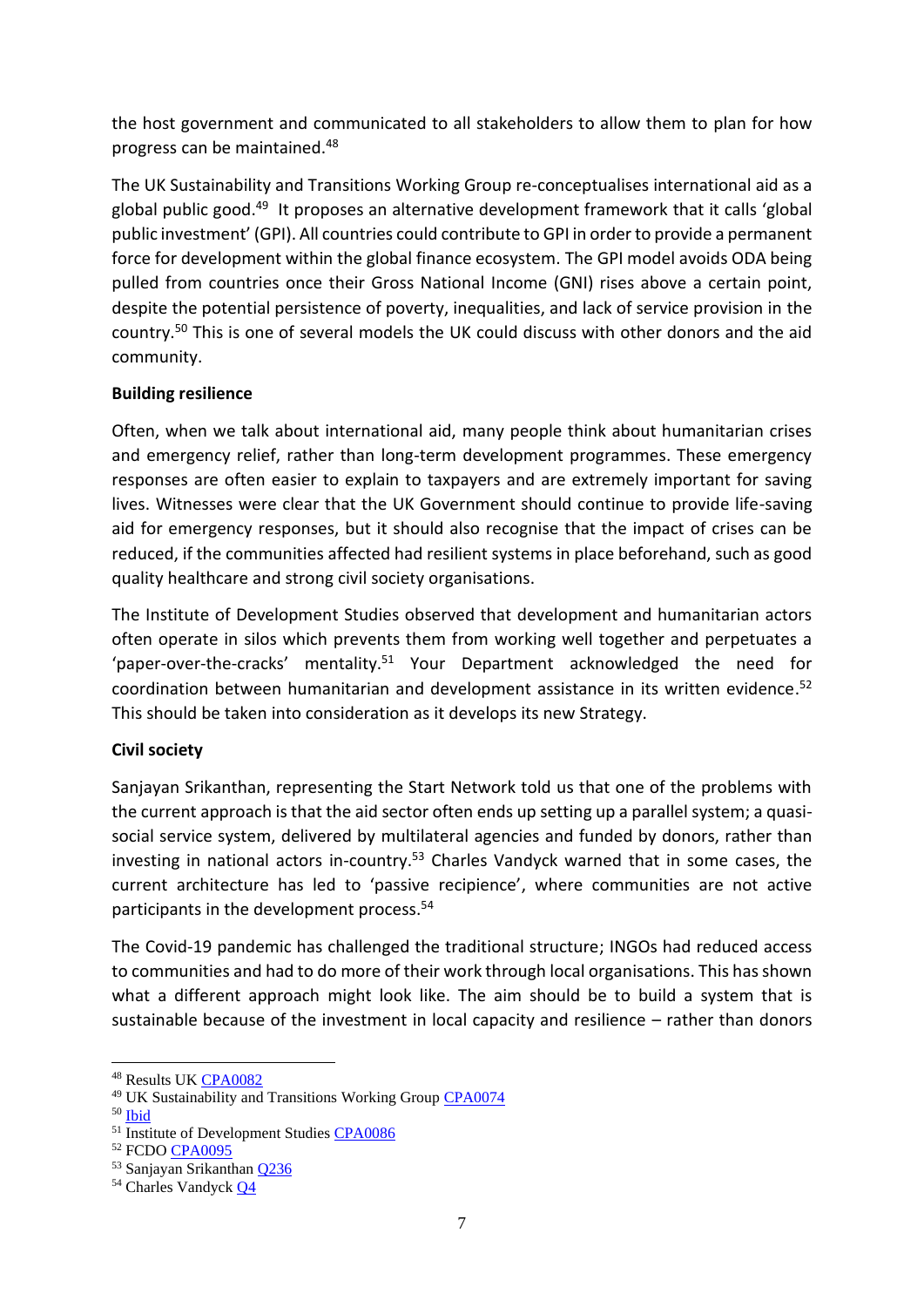and NGOs concentrating on undertaking ad-hoc 'capacity building' workshops and the like. 55 Sanjayan Srikanthan explained that strengthening civil society can be a goal in itself as it leads to more democratic countries, and longer-term outcomes.<sup>56</sup>

Furthermore, Sophia Gaston Managing Director of the British Foreign Policy Group, which undertakes annual polling of UK attitudes towards foreign policy, agreed that a long-term approach is popular. She told us that putting the power in people's own hands, to generate transformative change, and helping societies to become economically productive in a global economy, are the sorts of ideas that resonate with British people. She said that we do not do enough to demonstrate that aid can provide a stepping-stone towards a new, empowered life.<sup>57</sup>

# **Locally-led development**

One of the key themes throughout all our evidence was the need for recipient countries, communities and local organisations to be able to play a much more significant role in designing and implementing aid programmes. Currently, decisions are often made in aid organisations' headquarters in Europe or America, detached geographically, politically, and culturally, from the intended recipients.<sup>58</sup> There is a widespread acceptance that it is time for power relations within the sector to be challenged and more funding should go to local organisations. We were pleased to see this referenced in the FCDO's written evidence.<sup>59</sup> The Strategy should show how this will be achieved.

The Norwegian Refugee Council said that national and local civil society organisations should be equal or lead partners in programme partnerships and consortia. Instead, they are often considered as sub-contractors to intermediary organisations (often UN agencies or large NGOs).<sup>60</sup> Many benefits of equal partnership were noted: when aid is delivered through local organisations it can often reach recipients more quickly and the costs are usually lower. It also has long-term benefits; helping to build the foundations for long-term recovery and increasing the capacity of national and local civil society organisations to respond in future. $61$ 

The current situation seems to be in part due to donors' understanding of risk, and hesitancy to fund these organisations directly. Lord Ahmad told us:

When you work with a recognised international agency and partner, such as a UNendorsed organisation, the structures and the governance are there to ensure that the aid, support and development funding that we are providing gets to the end partner. Where there needs to be added strength in that, you can combine the two. We have localised partners we can work with within a country, which may be receiving funding through an international agency but are working in a very complementary fashion and also informing what a larger agency can do on the ground. It is a mix of both.<sup>62</sup>

<sup>55</sup> Charles Vandyc[k Q1](https://committees.parliament.uk/oralevidence/1749/pdf/)

<sup>56</sup> Sanjayan Srikanthan [Q222](https://committees.parliament.uk/oralevidence/3114/pdf/)

<sup>57</sup> Sophia Gaston [Q4](https://committees.parliament.uk/oralevidence/1749/pdf/)

<sup>58</sup> Results UK [CPA0028](https://committees.parliament.uk/writtenevidence/23865/pdf/)

<sup>59</sup> FCDO [CPA0095](https://committees.parliament.uk/writtenevidence/40912/pdf/)

<sup>60</sup> Norwegian Refugee Council [CPA0079](https://committees.parliament.uk/writtenevidence/39282/pdf/)

<sup>61</sup> Christian Ai[d CPA0036](https://committees.parliament.uk/writtenevidence/23889/pdf/)

<sup>62</sup> Lord Ahmad [Q155](https://committees.parliament.uk/oralevidence/2669/pdf/)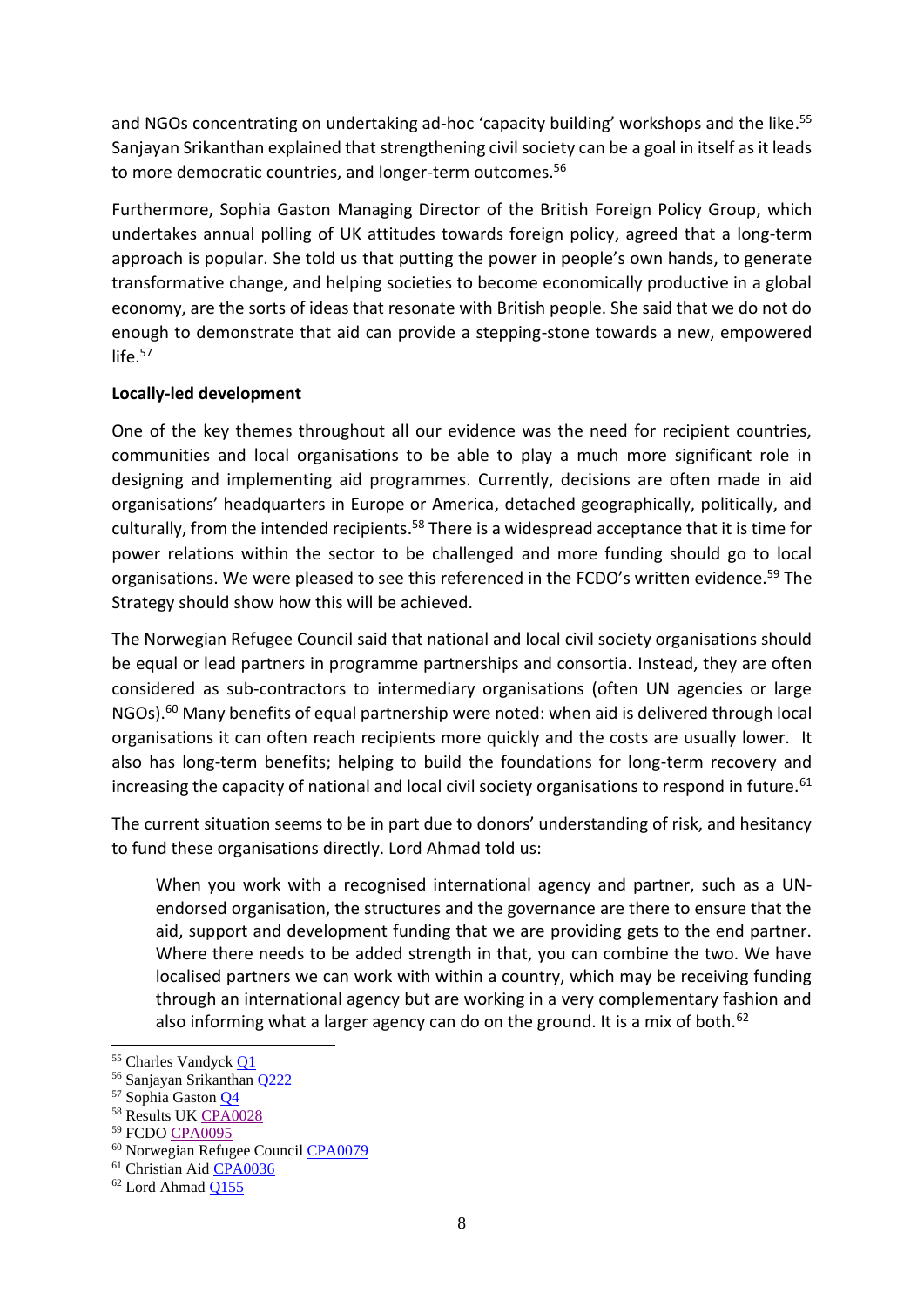Degan Ali challenged this type of reasoning, pointing out that the FCDO trusts local organisations to undertake 90% of last mile delivery of all its funding in these countries and questioned why it cannot trust them to act without intermediaries?<sup>63</sup>

There are also questions for INGOs about their role. The West Africa Civil Society Institute has been looking at how INGOs can be involved in a system that shifts more power to the communities where programmes are delivered.<sup>64</sup> Aid organisations have approached these questions in different ways. Many INGOs are opening local offices in the countries where they work. In 2018, Oxfam International began shifting its headquarters to Nairobi, Kenya to strengthen the legitimacy of the organisation's voice, accountability and relevance in the Global South.<sup>65</sup> INGOs need to demonstrate that changing their operating models can truly help to shift the power.

#### **Meaningful engagement with communities in receipt of aid**

As we recommended in our report into Progress on the tackling sexual exploitation and abuse of aid beneficiaries, witnesses stressed the need for meaningful engagement with, and consultation of, the communities where aid programmes are delivered.<sup>66</sup> People with lived experiences should play a central role in the conception and development of programmes. CBM UK reminded us of the motto "nothing about us without us". $67$  Aid actors should build authentic partnerships with the communities where programmes are delivered, including the most marginalised individuals, including people with disabilities, and indigenous communities, to ensure they have genuine decision-making power. The Institute of Development Studies said the sector needs to be more humble and move away from its 'we know best culture' based on assumptions of superiority.<sup>68</sup>

Heba Aly was sceptical about current feedback mechanisms and the fact that organisations can choose whether to act on the feedback they receive. 69 By making an effort to incorporate policies to listen to the affected communities and act on their suggestions, the UK Government can demonstrate that the FCDO wants to give aid the right way.<sup>70</sup>

# **Funding**

There are several challenges in the current funding landscape. It is clear that not enough funding is going directly to recipient countries and local organisations who implement aid programmes. Donors' compliance regimes act as a barrier to local organisations who are less able to demonstrate their capacity and compliance, compared to international actors, with more experience. Furthermore, they may have to put resources into meeting the donor needs

<sup>63</sup> Degan Ali [Q82](https://committees.parliament.uk/oralevidence/2264/pdf/)

<sup>64</sup> Charles Vandyck [Q1](https://committees.parliament.uk/oralevidence/1749/pdf/)

<sup>&</sup>lt;sup>65</sup> Devex: [Oxfam tackles the complicated](https://www.devex.com/news/oxfam-tackles-the-complicated-logistics-of-its-move-to-nairobi-91718) logistics of its move to Nairobi, 2 January 2018

<sup>66</sup> International Development Committee[: Seventh Report of Session 2019-21: Progress on tackling the sexual](https://committees.parliament.uk/publications/4275/documents/43423/default/)  [exploitation and abuse of aid beneficiaries](https://committees.parliament.uk/publications/4275/documents/43423/default/)

<sup>67</sup> CBM U[K CPA0083](https://committees.parliament.uk/writtenevidence/39357/pdf/)

<sup>68</sup> Institute of Development Studies [CPA004](https://committees.parliament.uk/writtenevidence/23606/pdf/)

<sup>69</sup> Heba Aly [Q195](https://committees.parliament.uk/oralevidence/2990/pdf/)

<sup>70</sup> Tom Wein [Q232](https://committees.parliament.uk/oralevidence/3114/pdf/)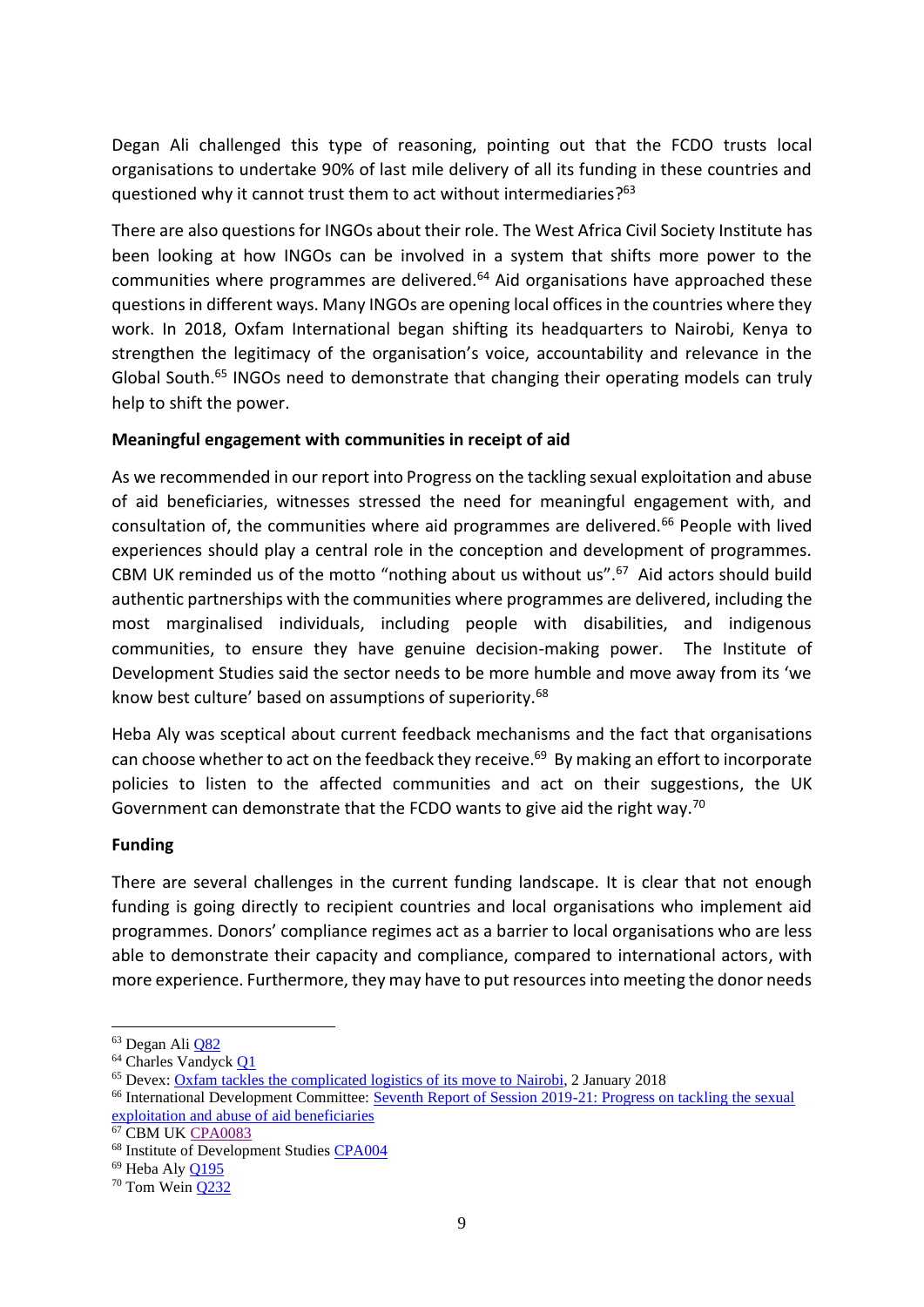rather than delivering programmes.<sup>71</sup> Humentum suggest that the UK and other donors could invest in partners' good governance and system-wide controls rather than always increasing the demands on aid recipients. $72$ 

The new Strategy should address funding arrangements, how they were designed and consider who they are meant to benefit. It could help the authorities in recipient countries if they were able to develop their own systems of accountability, to apply to their own regulations and strengthen their domestic organisations. Heba Aly told us that channelling funding through pooled funds that can be controlled at the local level could also help.<sup>73</sup>

Sanjayan Srikanthan told us that donors like the FCDO tend to find it easier to give large sums of money to multilateral organisations, such as UN agencies and large INGOs that can operate at scale, rather than making lots of smaller grants to local and national NGOs.<sup>74</sup> However, the Norwegian Refugee Council found that funds cascaded from the UN to NGOs can take over six months to reach frontline actors. 75

Several witnesses raised concerns about the nature of government contracts that tend to be short-term in nature.<sup>76</sup> Concern Worldwide said they often come with unrealistic expectations of what can be achieved in the timeframe.<sup>77</sup> Tearfund point out they often do not cover the running costs incurred by implementing organisations.<sup>78</sup> Witnesses made persuasive arguments that increasing multi-year funding would allow agencies to plan and allocate resources more efficiently and help them to address issues across the humanitarian – development – peace nexus. It also helps them to invest core capabilities such as compliance and safeguarding.<sup>79</sup>

The evidence was clear the UK has been a leader in multi-year funding in the past. The Norwegian Refugee Council set out DFID's 'Programme Partnership Arrangements' allowed for multi-year, flexible funding through "strategic level agreements based around mutually agreed outcomes" to enable NGOs "to better plan and deliver programmes, including in more difficult, higher risk environments".<sup>80</sup> DFID's cost transparency approach recognised the importance of providing full cost recovery for implementing organisations as a mechanism that should be replicated. $81$  However, it appears the FCDO has not continued these arrangements. Instead, its grants are tightly earmarked, and it is challenging for implementing partners to move funds between financial years, due to FCDO management systems for meeting ODA targets.<sup>82</sup> Regrettably, this seems to be a backward step. The new Strategy must describe the path the Government intends to take to move back towards a position where

<sup>71</sup> Humentu[m CPA0022](https://committees.parliament.uk/writtenevidence/23857/pdf/)

 $72$  [Ibid](https://committees.parliament.uk/writtenevidence/23857/pdf/)

 $73$  Heba Aly  $Q191$ 

<sup>74</sup> Sanjayan Srikanthan [Q236](https://committees.parliament.uk/oralevidence/3114/pdf/)

<sup>75</sup> Norwegian Refugee Council [CPA0079](https://committees.parliament.uk/writtenevidence/39282/pdf/)

<sup>76</sup> Bond [CPA0091,](https://committees.parliament.uk/writtenevidence/39783/pdf/) Charles Vandyck [Q4](https://committees.parliament.uk/oralevidence/1749/pdf/)

<sup>77</sup> Concern Worldwide (UK) [CPA0076](https://committees.parliament.uk/writtenevidence/39258/pdf/)

<sup>78</sup> Tearfund [CPA0008](https://committees.parliament.uk/writtenevidence/23749/pdf/)

<sup>79</sup> Saferworld [CPA0087,](https://committees.parliament.uk/writtenevidence/39415/pdf/) Humentum [CPA0022,](https://committees.parliament.uk/writtenevidence/23857/pdf/) Tearfun[d CPA0008](https://committees.parliament.uk/writtenevidence/23749/pdf/)

<sup>80</sup> Norwegian Refugee Council [CPA0079](https://committees.parliament.uk/writtenevidence/39282/pdf/)

<sup>81</sup> Humentu[m CPA0022](https://committees.parliament.uk/writtenevidence/23857/pdf/)

<sup>82</sup> Norwegian Refugee Council [CPA0079](https://committees.parliament.uk/writtenevidence/39282/pdf/)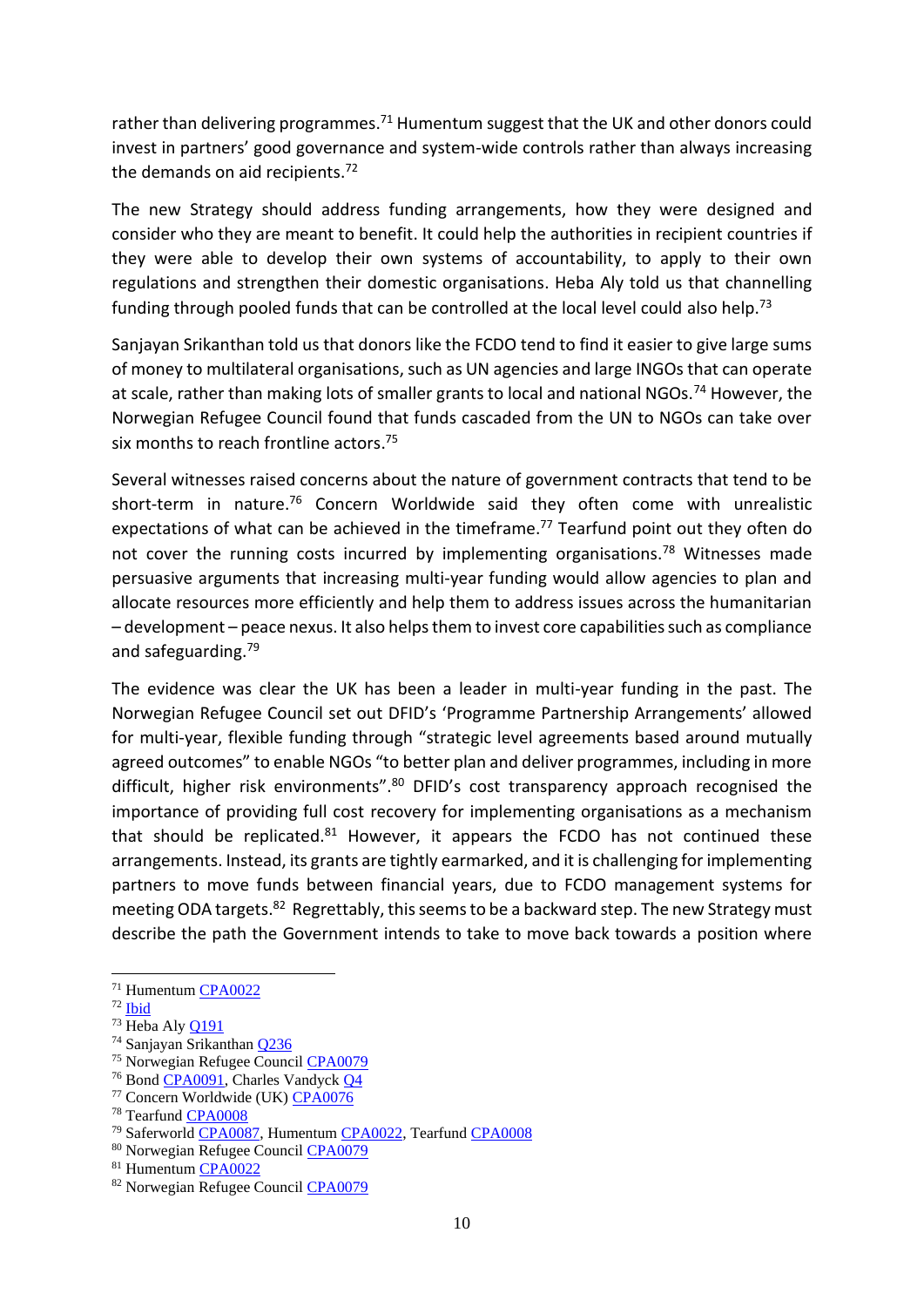the inefficiencies and short-termism of tightly controlled grants are replaced with more considered and certain mutli-year settlements.

Witnesses, including Peace Direct, acknowledged that more flexible funding mechanisms might require donors to accept a greater level of uncertainty but challenged them to fund courageously and modify eligibility criteria to end the preference for western NGOs and organisations they already have close relationships with.<sup>83</sup>

### **Anticipatory action**

Several witnesses highlighted anticipatory action before a crisis hits as an effective way to avoid problems turning into humanitarian disasters.<sup>84</sup> Currently, less than 1% of humanitarian funding is available for anticipatory action.<sup>85</sup> Sanjayan Srikanthan described an insurance mechanism in Senegal that will pay out when droughts hit, to ensure that women and children receive at least two meals per day.<sup>86</sup>

The technology available today means that we can often forecast when weather-related emergencies are likely to strike and predict the possible impact of the weather event. Therefore, resources should be allocated in advance to ensure vulnerable people are protected and aid pre-positioned for quick distribution. The Norwegian Refugee Council suggests donors should further invest in these early warning systems.<sup>87</sup>

Although these anticipatory approaches are likely to be cheaper and more effective in the long run, it is harder to communicate to a public audience than the traditional response – solution model. But this should not be a barrier to building more anticipatory action into the UK's International Development Strategy. This anticipatory approach could also apply to FCDO initiatives to prevent conflict – rather than reacting to it.

#### **Measuring success**

Key questions for donors and the aid sector include: What does success look like? Who decides what success means? DFID emphasised the top-level figures, such as 'lives saved' or children vaccinated. Global Justice Now warns that this approach wrongly suggests an ability to directly attribute outcomes to UK ODA interventions.<sup>88</sup> It also encourages a focus on things that can be quantified, such as bed nets distributed, rather than long-term outcomes, or results that matter to the local community. This can make it easier to communicate aid spending and impact to the UK taxpayer, but it adds to the tendency to fund short-term projects rather than working towards transformative structural change.<sup>89</sup>

Tome Wein told us the FCDO should have a strong research and evidence division that considers processes as well as outcomes; ensuring the UK's ODA spend upholds people's

<sup>83</sup> Peace Direct [CPA0016](https://committees.parliament.uk/writtenevidence/23824/pdf/)

<sup>&</sup>lt;sup>84</sup> Heba Aly [Q197,](https://committees.parliament.uk/oralevidence/2990/pdf/) British Red Cross [CPA0032,](https://committees.parliament.uk/writtenevidence/23879/pdf/) Norwegian Refugee Council [CPA0079,](https://committees.parliament.uk/writtenevidence/39282/pdf/)

<sup>85</sup> Norwegian Refugee Council [CPA0079](https://committees.parliament.uk/writtenevidence/39282/pdf/)

<sup>86</sup> Sanjayan Srikanthan [Q239](https://committees.parliament.uk/oralevidence/3114/pdf/)

<sup>87</sup> Norwegian Refugee Council [CPA0079](https://committees.parliament.uk/writtenevidence/39282/pdf/)

<sup>&</sup>lt;sup>88</sup> Global Justice Now [CPA0011](https://committees.parliament.uk/writtenevidence/23793/pdf/)

<sup>89</sup> [Ibid](https://committees.parliament.uk/writtenevidence/23793/pdf/)